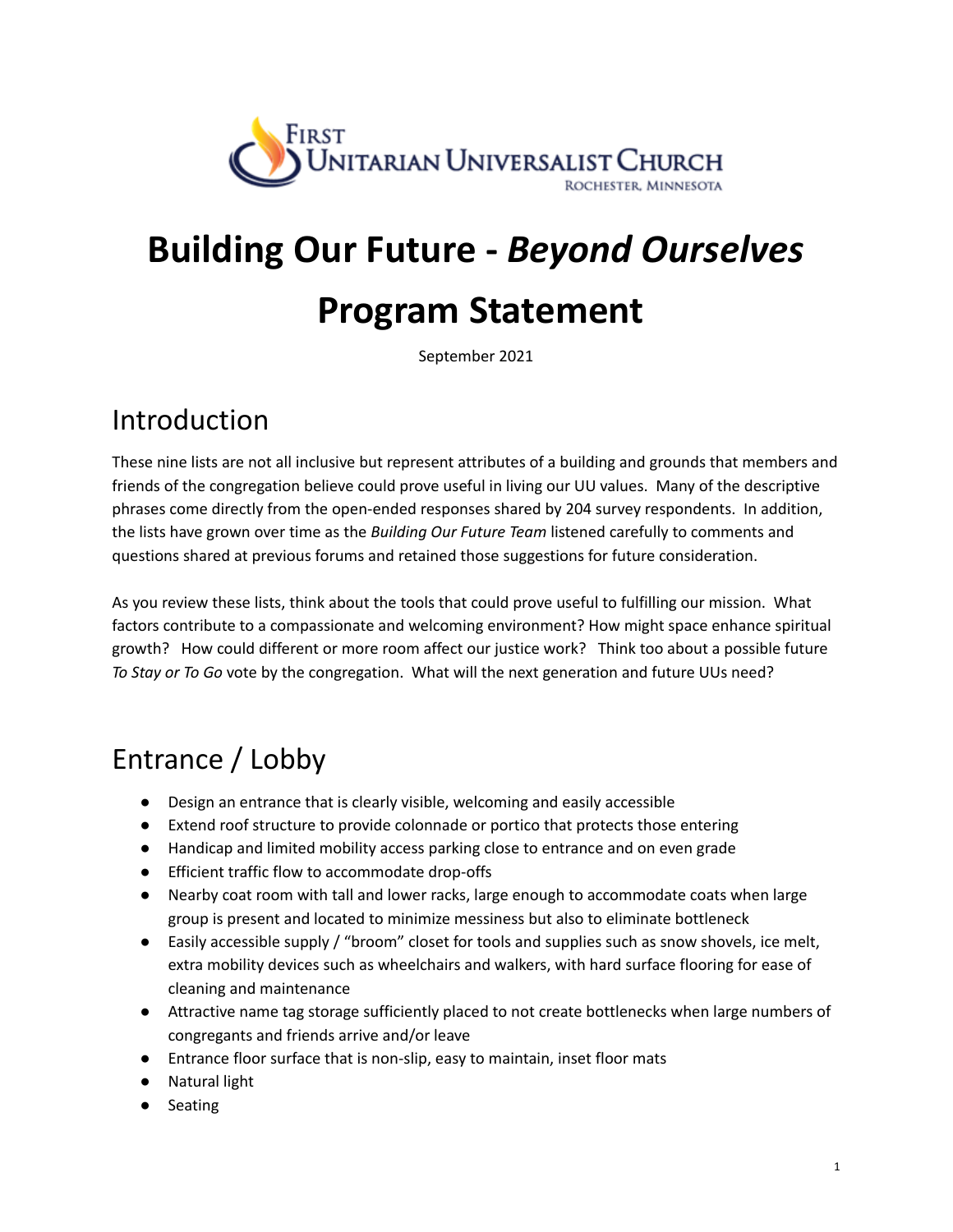- Signage both permanent directional signage and well-located, easily read temporary
- Display space both wall space for 2-D work and 3-D artwork including locked, light cabinet
- Cabinet space for storing welcoming supplies, with multi level countertop to accommodate both standing and wheelchair access
- Rack for ease of distribution of informational materials (8.5x11, trifold, etc.)

### Sanctuary

- Natural light and use of wood celebrating the sacredness of nature
- A sanctuary that is central to all church activities
- Horizontal layout rather than long/deep space front to back (White Bear layout rather than traditional space such as Unity)
- Being able to open the sanctuary space to the Commons / Hearth Room to accommodate large groups and flow of activities
- Gently sloped floor
- Chancel
	- With chalice to serve as a focal point
	- Large enough to easily accommodate pulpit, piano, guest speakers and performers
	- Well lit
	- Ramped for ease of access for all
- Telescoping pulpit easily adjustable for multiple voices in worship service and programs
- Good acoustics for spoken word and music
- High quality instruments to enhance the use of music for services and other gatherings
- Media projection and enhanced sound system
- Multiple camera angles for online, multi platform viewing
- Better Audio Tech desk console (space for 2 techs, horizontal space for laptops, etc)
- Space sufficient for organ, piano and harpsichord
- Choir space
- Alcoves for ushers and accessible space for forms, supplies, etc used in services
- 'Quiet' room / space for families
- Nearby rooms that enable participation by individuals or small groups not comfortable in large group settings
- Well placed, designated space for individuals using mobility assistance devices
- Multiple entrances/exits with main entrances from the rear / opposite the pulpit
- Chairs and/or pews with storage for hymnals incorporated
- Flexible / movable seating
- Hearing loop in floor for telecoil-capable hearing aids and/or provide bluetooth capability
- Placement of the historic candelabras
- Means to incorporate seasonal silk banners (possibly to feature just one to follow the change of seasons)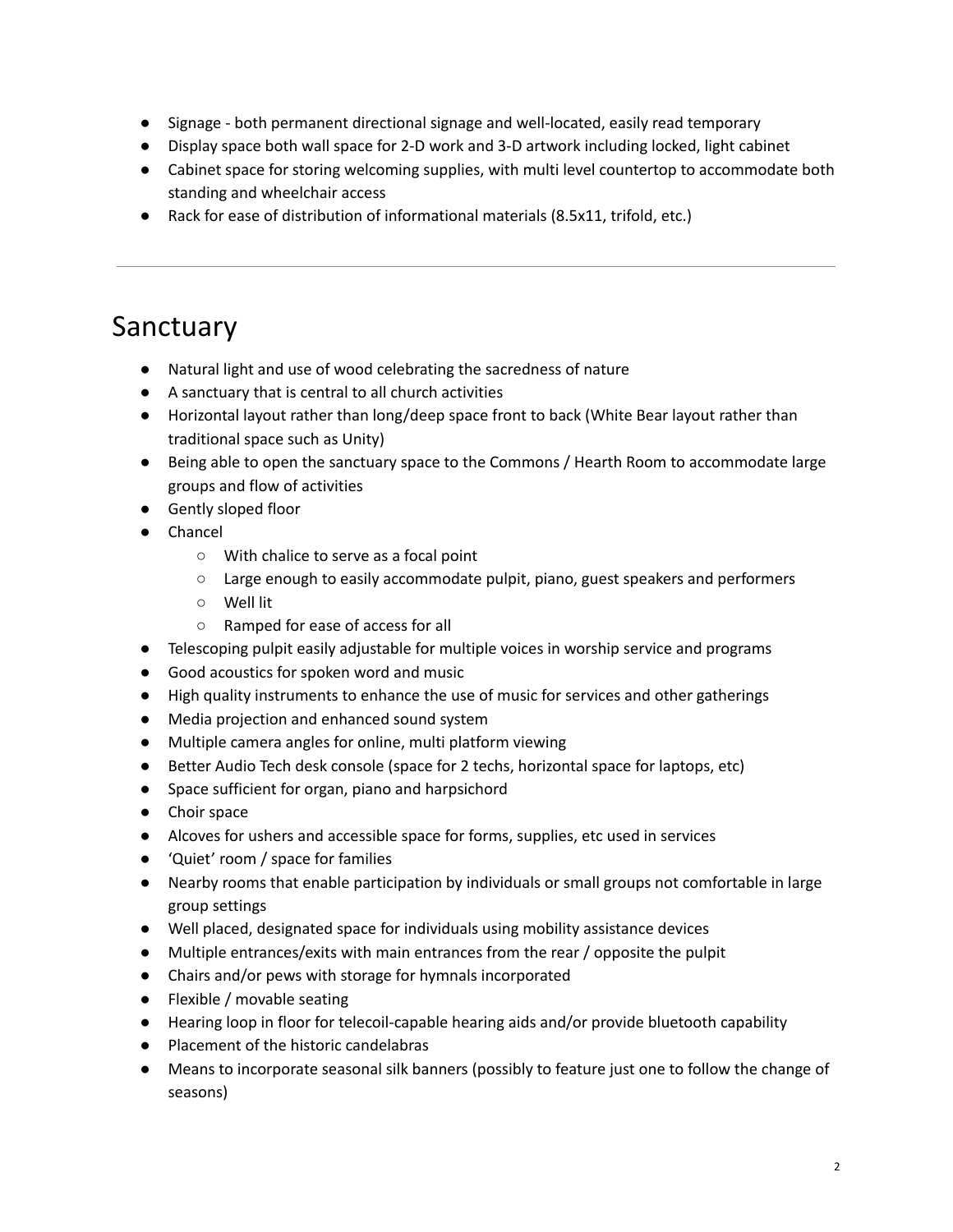- Space and means for other artistic enhancements (banners, props, etc.) as needed for services and programs
- Light switches placed near exits (in addition to light controls at Audio Tech desk)
- Sufficient sanctuary storage with power
	- $\circ$  Shelving for supplies (chalice oil, candelabra candles, "high holy day" candles and candlestick holders, sand, votive lights, vases, flower arrangements, etc.)
	- Racks for hanging linens and banners
	- Extra sound equipment such as microphones, mic stands, etc.
	- Space for guest musicians to store instrument cases
	- Space for practical tools such as ironing board, iron, step stool and/or ladder depending on height
- Ability to offer the sanctuary space for community events (talks, music performances)
- Ease of access to green space to and from a service enabling the flow of the congregation for such events as Maypole, Flower Communion, Water Communion, Winter Solstice, etc.

# Office / Staff Space

- Space sufficient to accommodate current staff and staff growth with private space as may be needed for counseling but also flexible and open space to support integrated staff workflow
- Retain some form of mailbox set up for ease of sharing materials with staff, board members and other individuals in leadership roles

## Restrooms / Private Space

- Well located and of sufficient size to accommodate large group use of sanctuary and/or gathering space(s)
- Male, female, family, gender neutral
- As needed in children's area
- As needed for hosting Sanctuary Guest
- Nursing area to best meet the needs and comfort level of the nursing mother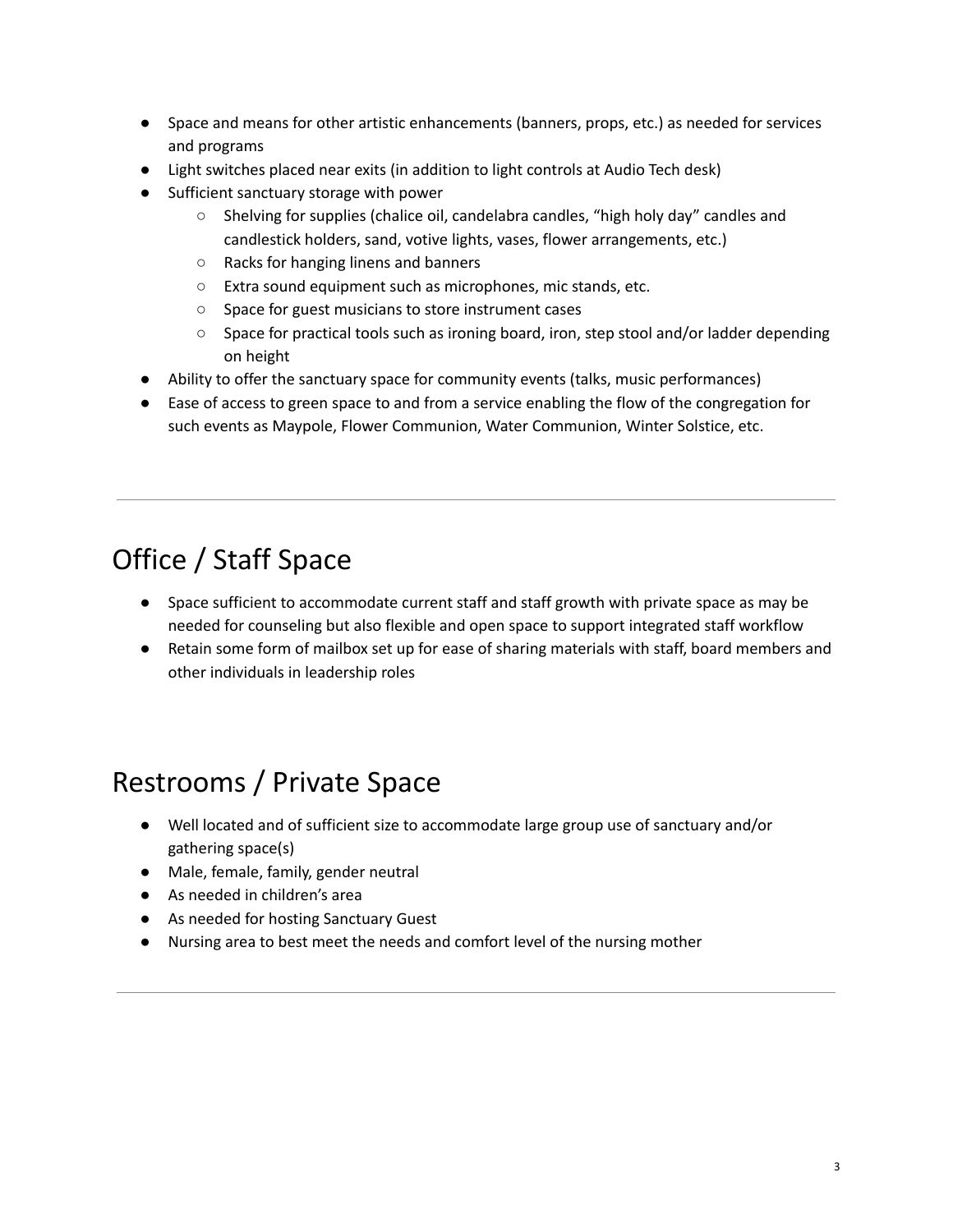# Commons / Large Gathering Space and Hearth Room

- Ease of access allowing flow from entry way into Commons / large gathering space and Hearth Room
- Chapel for small group quiet discussion, meditation, etc., with flexible arrangement and seating; Sufficiently large enough to accommodate piano for enhanced small group services
- Adequate storage for folding tables chairs as needed in this shared space
- Adequate storage of miscellaneous church supplies, decorations, etc.
- Media projection and integrated technology
- Enhanced sound system to facilitate programming
- Layout such as to allow overflow from sanctuary when space needed for large services
- Ease of access to the kitchen for deliveries, trash removal, etc.
- Welcoming space to replicate the Hearth Room with:
	- Natural light
	- Fireplace
	- Comfortable seating and appropriate furniture
	- Media projection
	- Plants
- Access to an outdoor courtyard / patio from Commons to allow for gatherings to flow outside when weather permits
- Access to children's play area from the commons as well as the classrooms
- Room that offers a more "private" feel for weddings / union services (for prep and dressing) and for memorial services (for family respite)

#### Kitchen

- Industrial caliber kitchen with high quality appliances (multi-burner range, multiple ovens, refrigerator, exhaust fan, etc.) and multiple prep and cleaning areas
- Dishwashing station with food removal area, sprayer, dishwasher / sanitizer and drying area
- Cabinets for dishes, utensils, flatware, kitchen supplies, large items such as coffee pots
- Freezer
- Counter and pass-through from kitchen to Commons
- Nearby exit for ease of delivery
- Integrated recycling center
- Ease of workflow
- Power on different circuits
- ADA compliant in terms of turning radius, accessible storage, etc.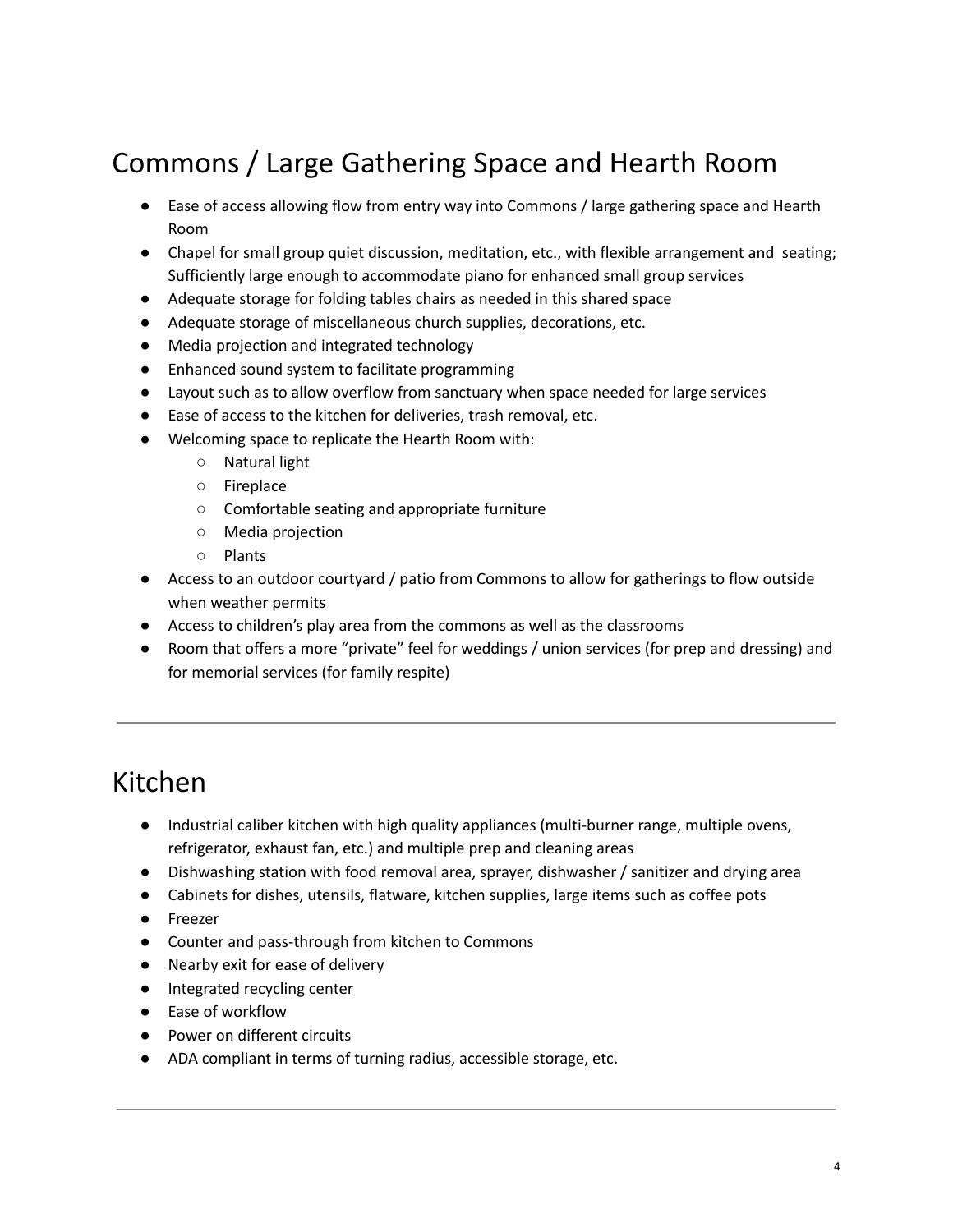# Classrooms, Meeting Rooms & Other Program / Mission Driven Spaces

- Sufficient classroom space with flexible design to accommodate a variety of activities and ages
- Open and integrative between age-specific spaces
- Ease access to storage closets / cabinets for each classroom
- Integrated technology (strong wi-fi, good media equipment, etc.)
- Dedicated nursery space
- Dedicated YA space
- Library space to house collection and accommodate small group meetings
- Easily converted space that can be segregated as needed to house a Sanctuary Guest
- Storage for music and musical instruments
- Storage for historical documents, archival items (example: old bible)

#### Physical Plant & Infrastructure

- Natural light throughout the building
- Green construction certification level to be determined; at least sufficient to qualify for UUA certification
- Accessibility standards to retain our AIM certification from the UUA
- Low maintenance exterior materials such as current concrete shingles or more updated product like Novabrik exterior or other option
- Varied storage throughout building
- Janitorial space large enough to store supplies, equipment (vacuum cleaners, floor polishers, etc.) close to kitchen and Commons to facilitate easy cleanup but not within the kitchen
- Geothermal heat and air conditioning throughout entire facility
- Use of solar and/or wind technology
- Use of sustainable building materials; Consider alternative construction materials and methods which minimize environmental impact (ex: pros/cons of Cross laminated Wood as compared to conventional brick and concrete)
- Energy efficient construction, insulation, thermal pane windows, etc.
- Integrated technology throughout the facility
- Incorporate stained glass from current building (150th window, Hearth Room, and Chapel) into appropriate spaces as focal points
- Solar powered electric charging stations for designated stalls in the parking lot
- Effective onsite collection of rainwater / snow melt
- Recycling area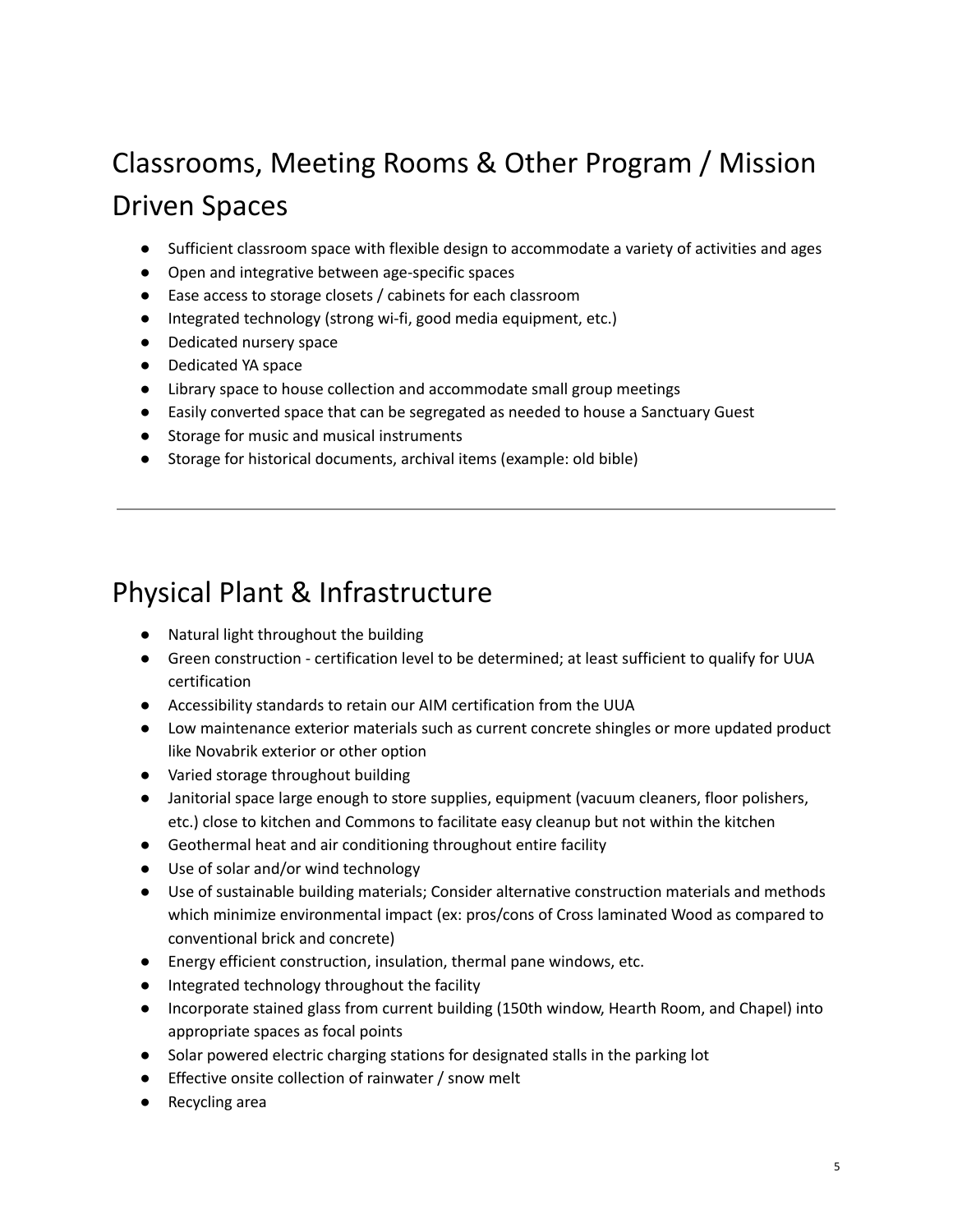- Bicycle parking
- Sloped roof with sufficient angle to allow for runoff without snow build up constructed of green materials
- Overall building and grounds design to allow for expansion and/or remodeling should it be needed in the future

#### Site

Factors to consider when considering a new site:

- Sufficient acreage to gracefully accommodate:
	- Church building
	- Memorial Garden
	- Outdoor seating
	- Parking to exceed code general, handicap and limited access
	- Accessible children's play area
	- Snow removal / snow piling
	- Stormwater retention; artistically landscaped water garden
	- Community garden
	- Future building expansion
	- Nature trails with quiet reflective space with seating
	- Firepit
	- Labyrinth
	- City/County planning and zoning documents pertaining to future land use and development
- Incorporate natural features and, as Rev. Victoria Stafford states, a design that allows the building "to sit gently on the land"
- Flood plain
- Logical traffic flow from the street and on the property to the front entrance, other entrances, and within the parking lot
- Easy to reach location with connections to current mass transit and, as possible, future routes and current/future bike paths
- Aesthetic landscaping, incorporating seasonal perennials for color and variety spring through fall
- Use no-mow grass, eliminate mowing, develop prairie plants, bee/butterfly/bird friendly plants & trees
- Rain garden(s) based on the location of structures, roads, and the site topology and/or water retention landscaping to minimize erosion, runoff from impermeable surfaces, etc.
- Consider buckthorn eradication (if present) at time of build
- Consider permeable parking lot